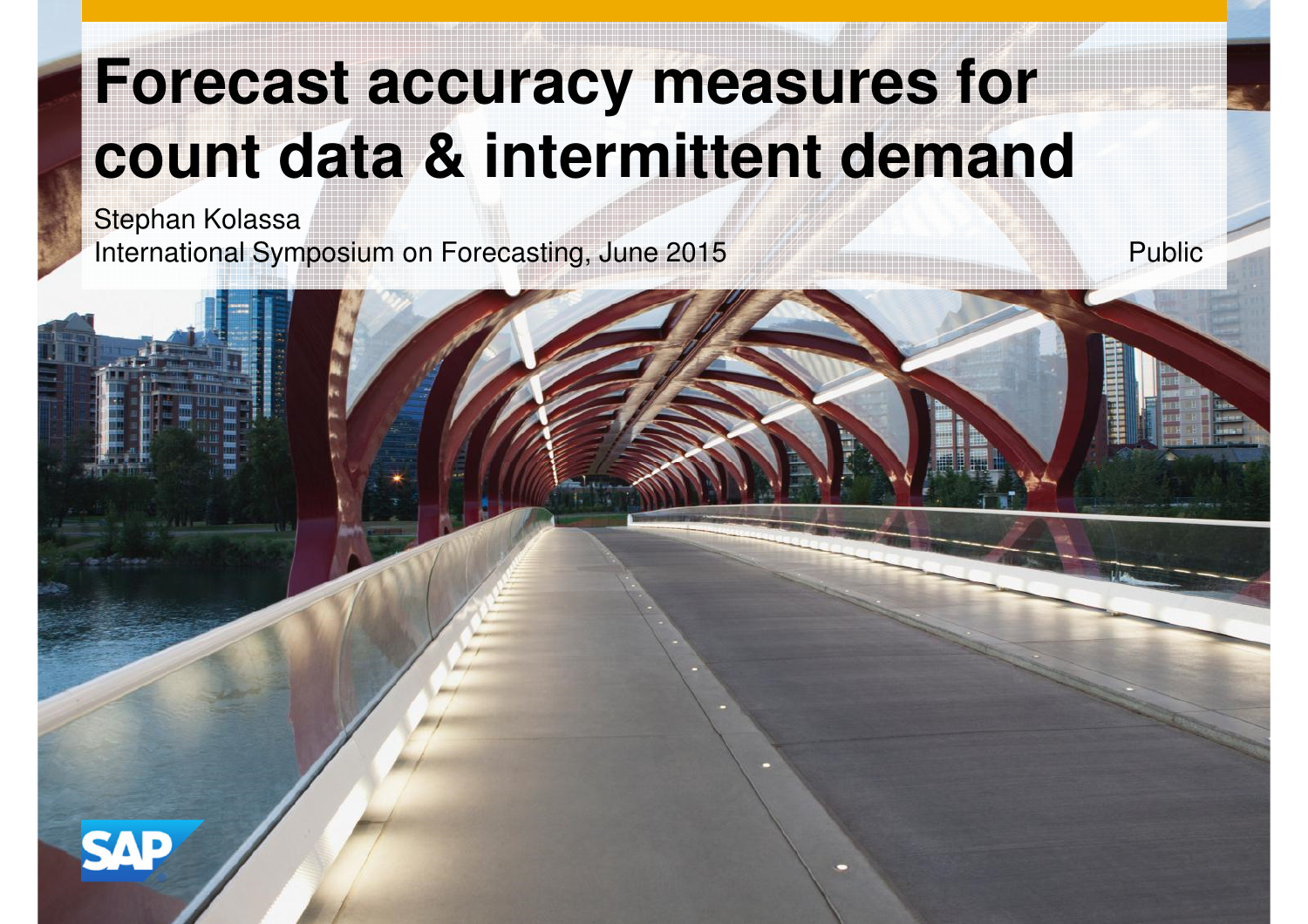### **Means, medians and MADs**

- Given any distribution...
	- The median minimizes the expected absolute error (Hanley et al., 2001)
	- The mean minimizes the expected squared error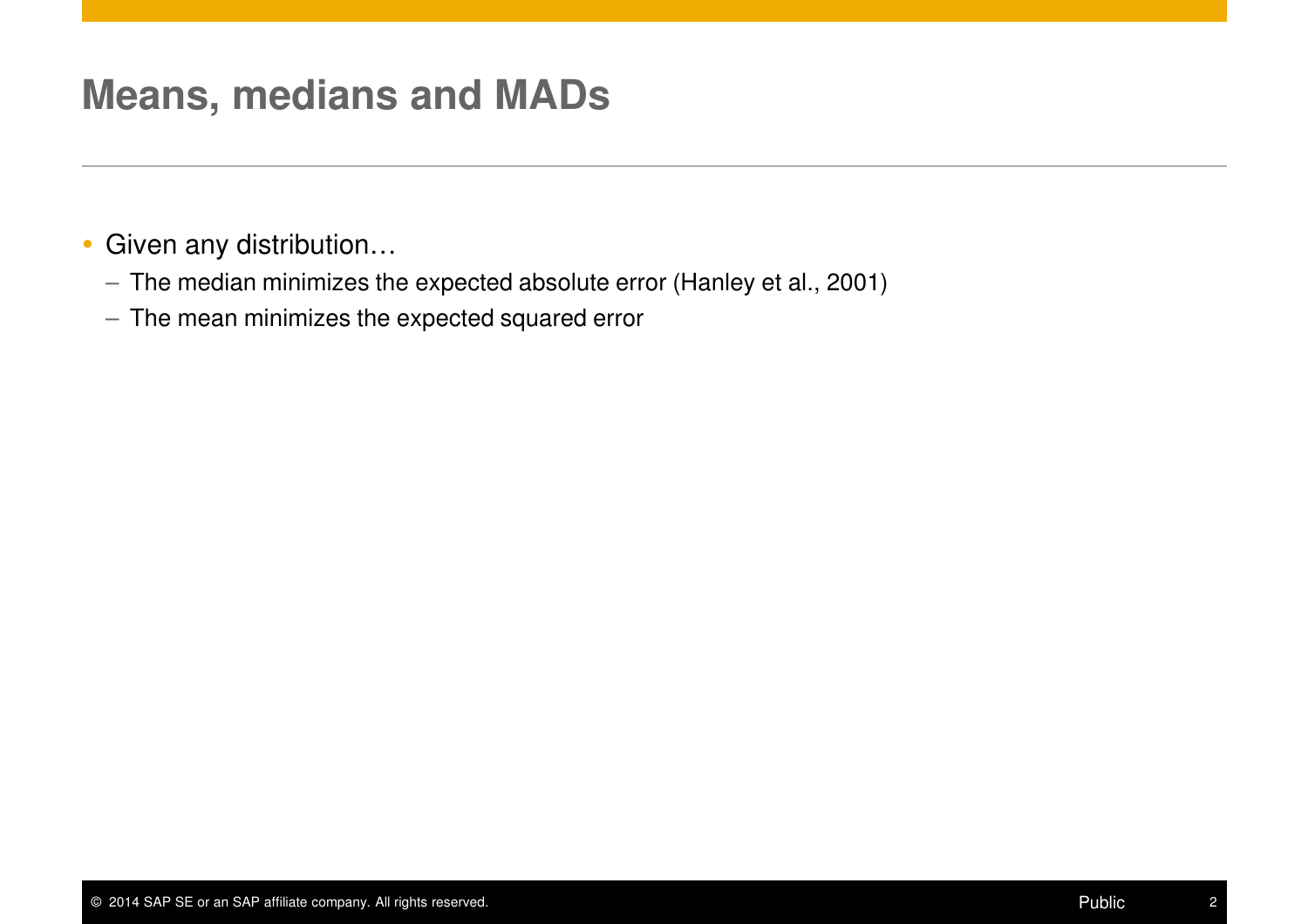### **Means, medians and MADs**

- Given any distribution...
	- The median minimizes the expected absolute error (Hanley et al., 2001)
	- The mean minimizes the expected squared error
- Translate this into forecasting: given a (correctly specified) predictive distribution…
	- Forecast the median to minimize the expected MAD/MAE
	- $-$  Forecast the mean to minimize the expected  ${\sf MSE}$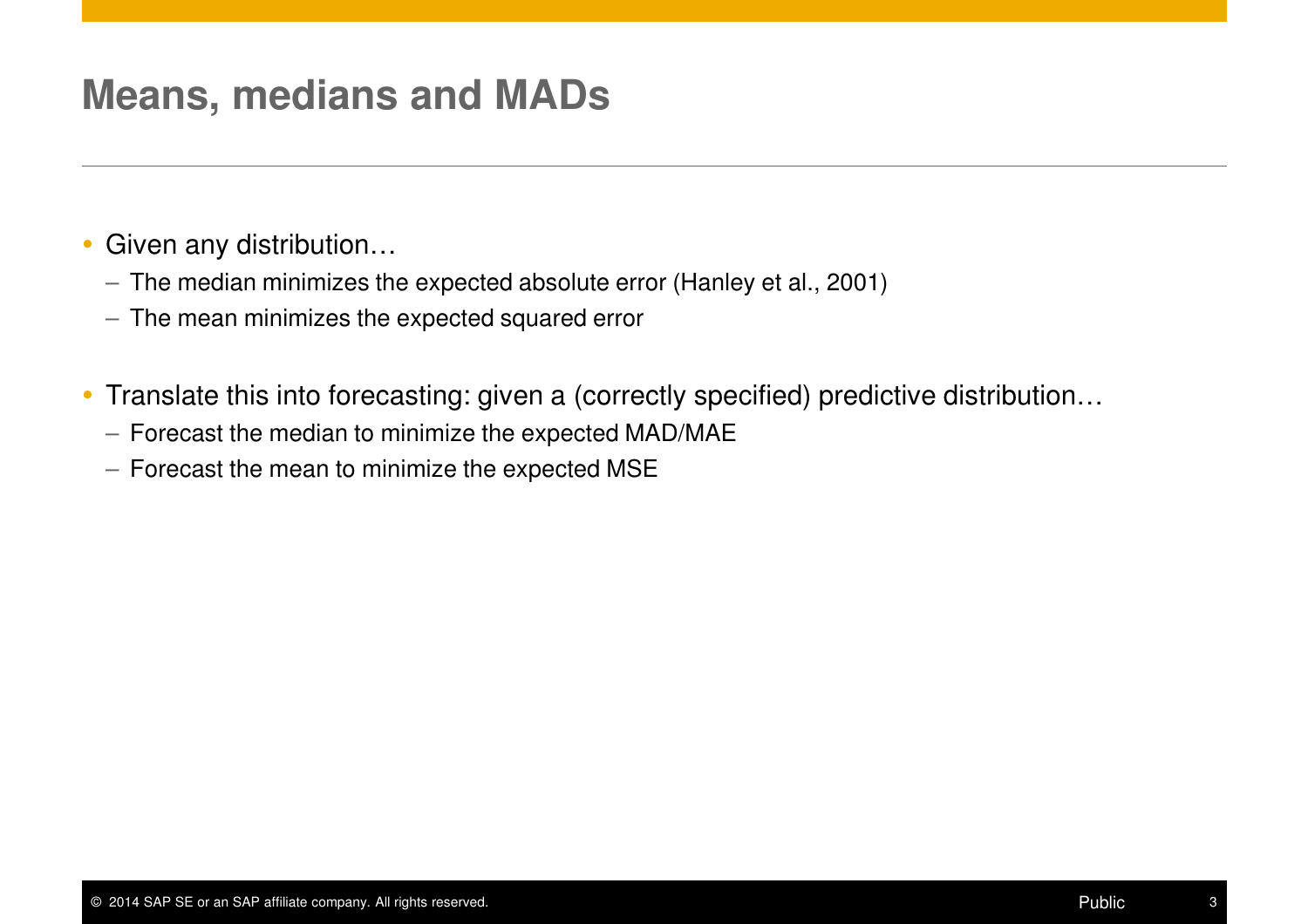### **Means, medians and MADs**

- Given any distribution...
	- The median minimizes the expected absolute error (Hanley et al., 2001)
	- The mean minimizes the expected squared error
- Translate this into forecasting: given a (correctly specified) predictive distribution…
	- Forecast the median to minimize the expected MAD/MAE
	- $-$  Forecast the mean to minimize the expected  ${\sf MSE}$
- Turn this around:
	- If you optimize your forecast method or parameters to minimize MAD and the future distribution is skewed, your forecast will be biased (Morlidge, 2015)!
	- $-$  This is particularly relevant for intermittent series (which are usually skewed), but also for nonintermittent low volume count series
	- This also applies to the MASE (Hyndman & Kohler, 2006) and the wMAPE (Kolassa & Schütz, 2007), which are simply scalar multiples of the MAD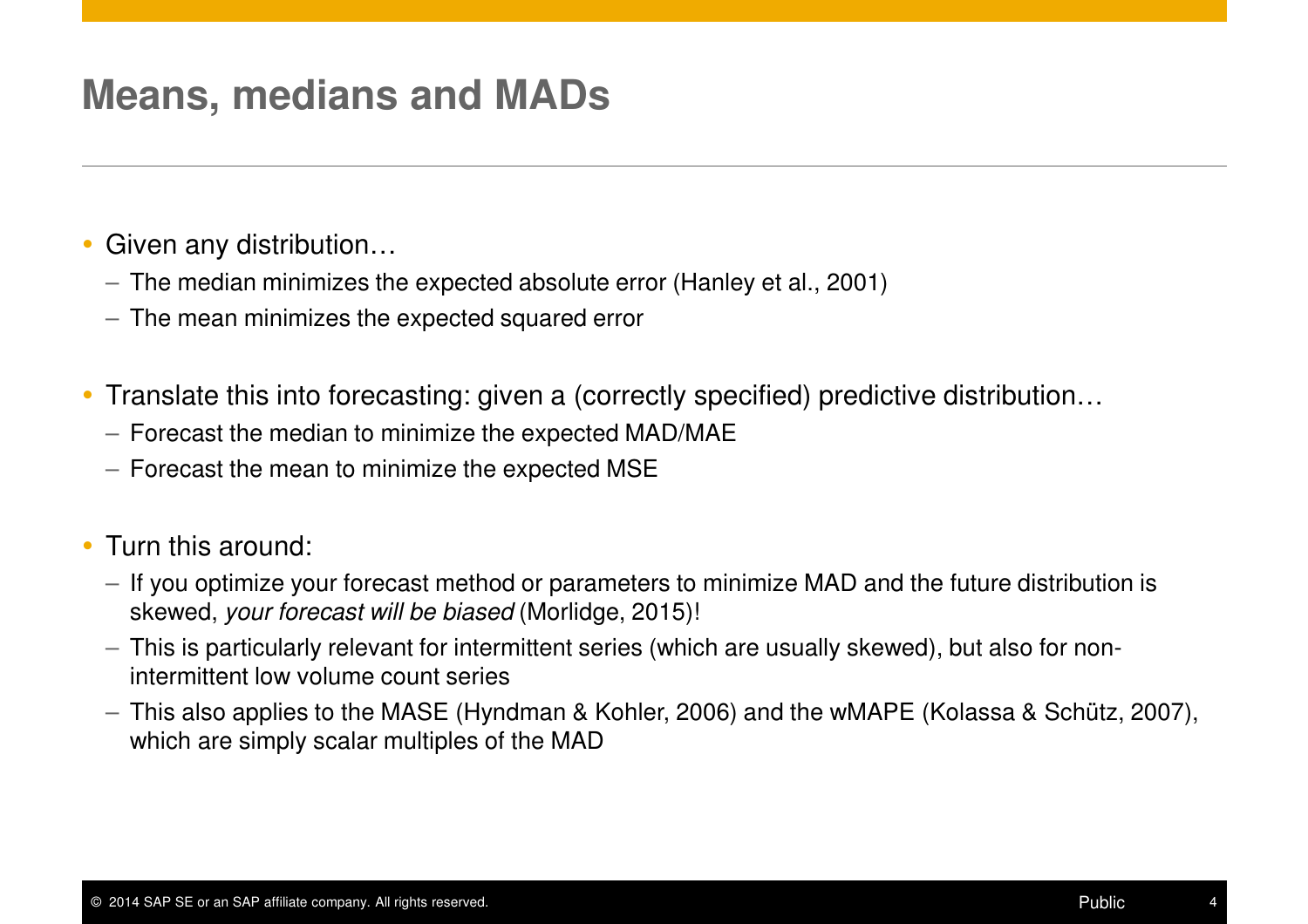### **An example: forecasting Poisson distributions**

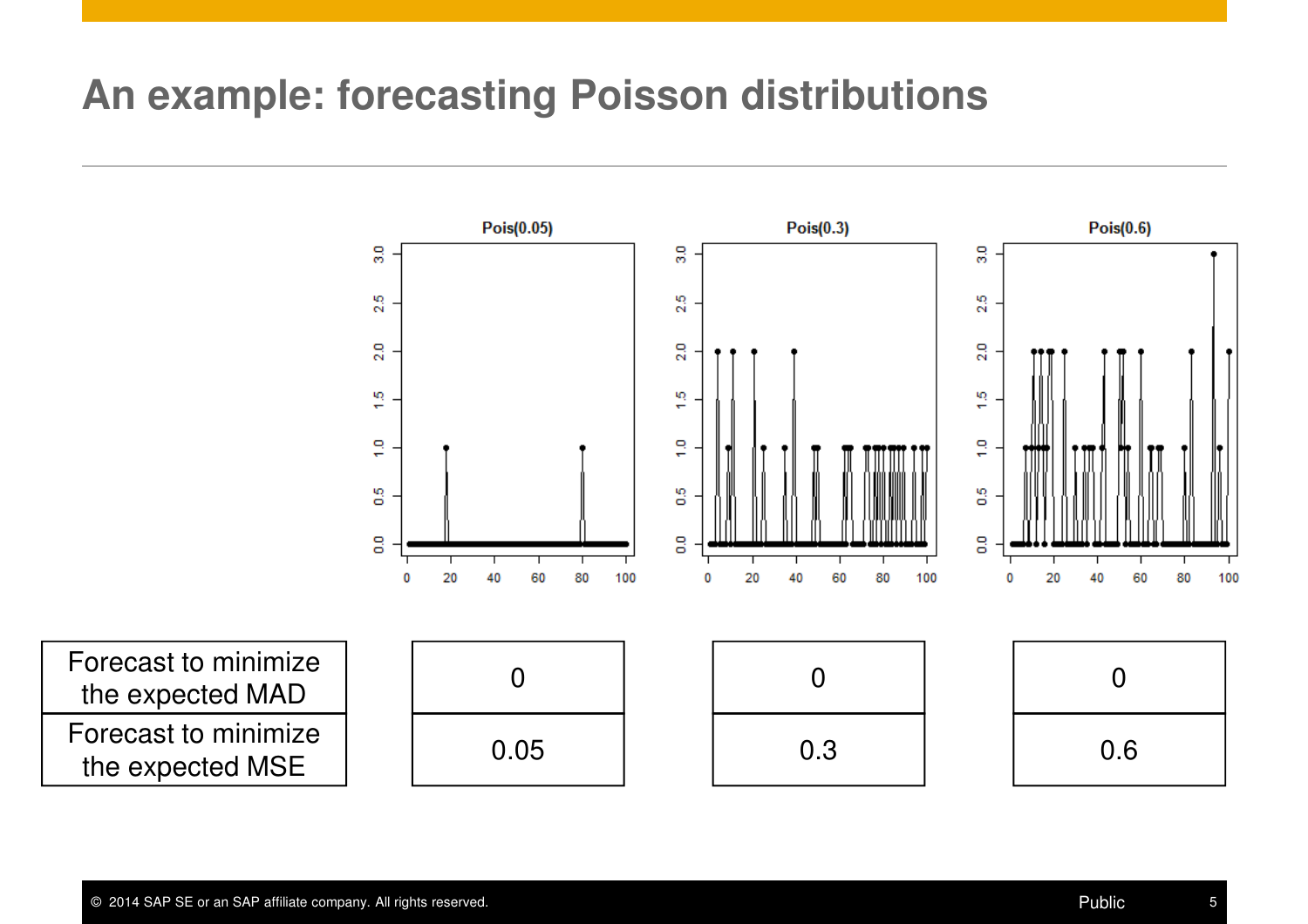### **The Probability Integral Transformation (PIT)**

- $\bullet$ • Assume predictive distribution with densities  $\hat{f}_t$  $\widehat{f}_t$  and CDFs  $\widehat{F}_t$
- Transform observations  $y_t$ :

$$
p_t \coloneqq \hat{F}_t(y_t) = \int_{-\infty}^{y_t} \hat{f}_t = \hat{P}_t(Y_t \le y_t)
$$

 $\bullet$ If the predictive distributions are correct,  $\hat{f}_t$  tested (e.g., Ledwina, 1994; Berkowitz, 2001; or others) $\hat{f}_t = f_t$  and  $\hat{F}_t = F_t$ , then  $p_t \sim U(0,1)$  – this can be



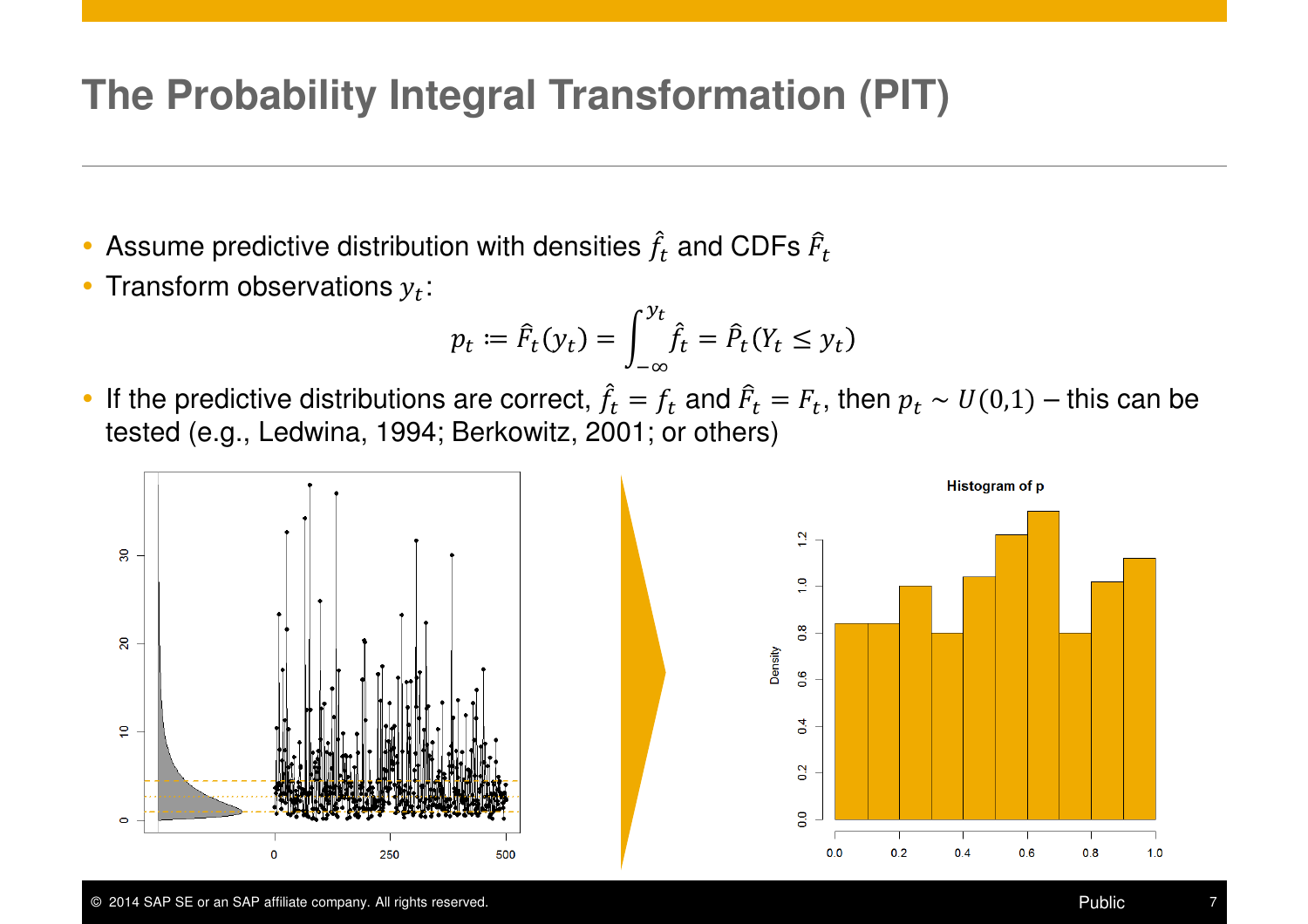### **We have a problem with discrete predictive distributions!**

• Transform observations  $y_t$ :

$$
p_t \coloneqq \hat{F}_t(y_t) = \int_{-\infty}^{y_t} \hat{f}_t = \hat{P}_t(Y_t \le y_t)
$$

• Even if the predictive distributions are correct,  $p_t$  will have a discrete distribution if  $\hat{F}_t = F$  is stationary!

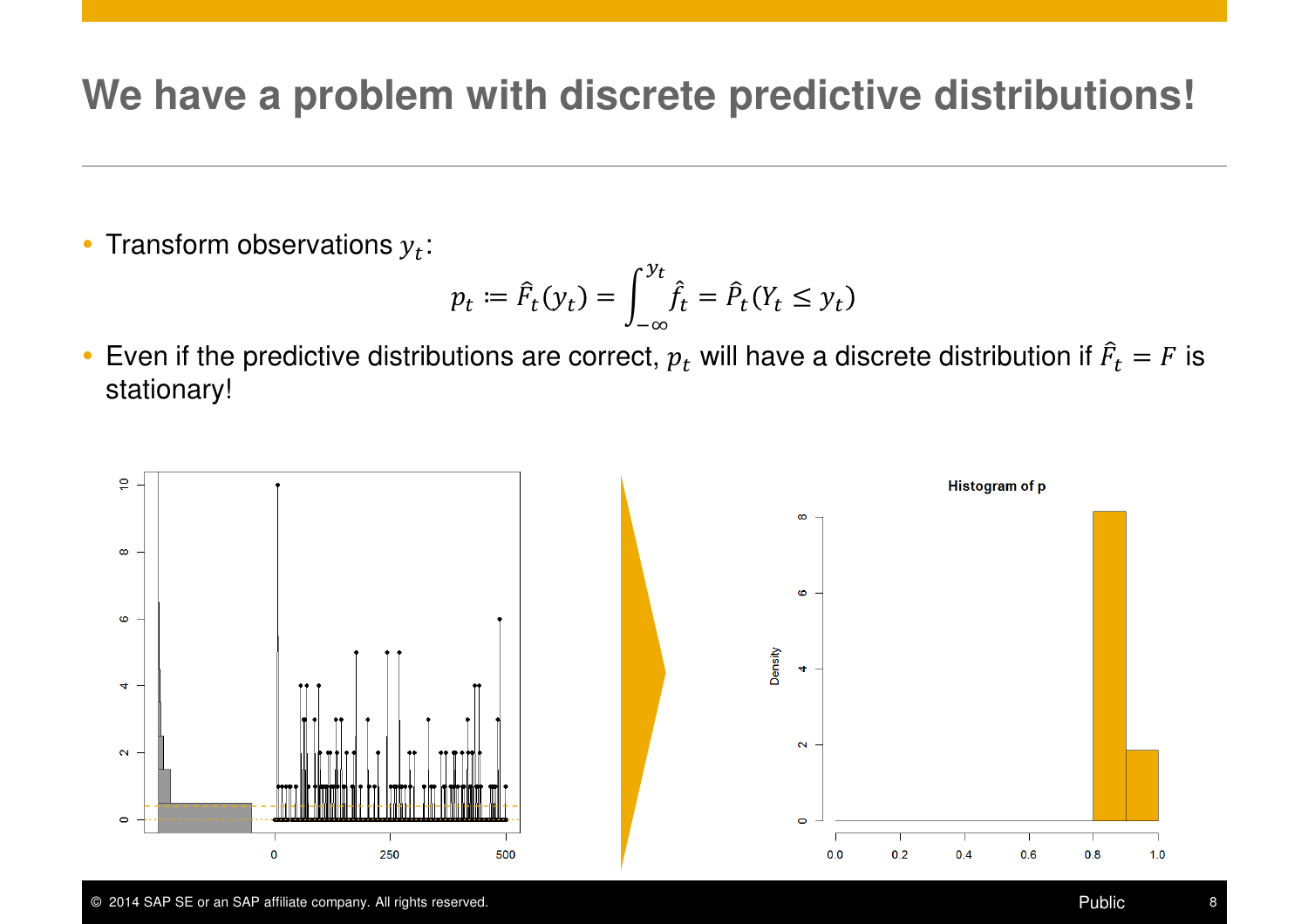### **A solution for discrete predictive distributions**

• Set  $\widehat{F}_t(-1) \coloneqq 0$ , and draw uniform  $p_t$ :

$$
p_t \sim U(\hat{F}_t(y_t-1), \hat{F}_t(y_t))
$$

• Then  $\hat{F}_t = F_t$  again implies that  $p_t \sim U(0,1)$ 



 $1.0$ 

 $0.8$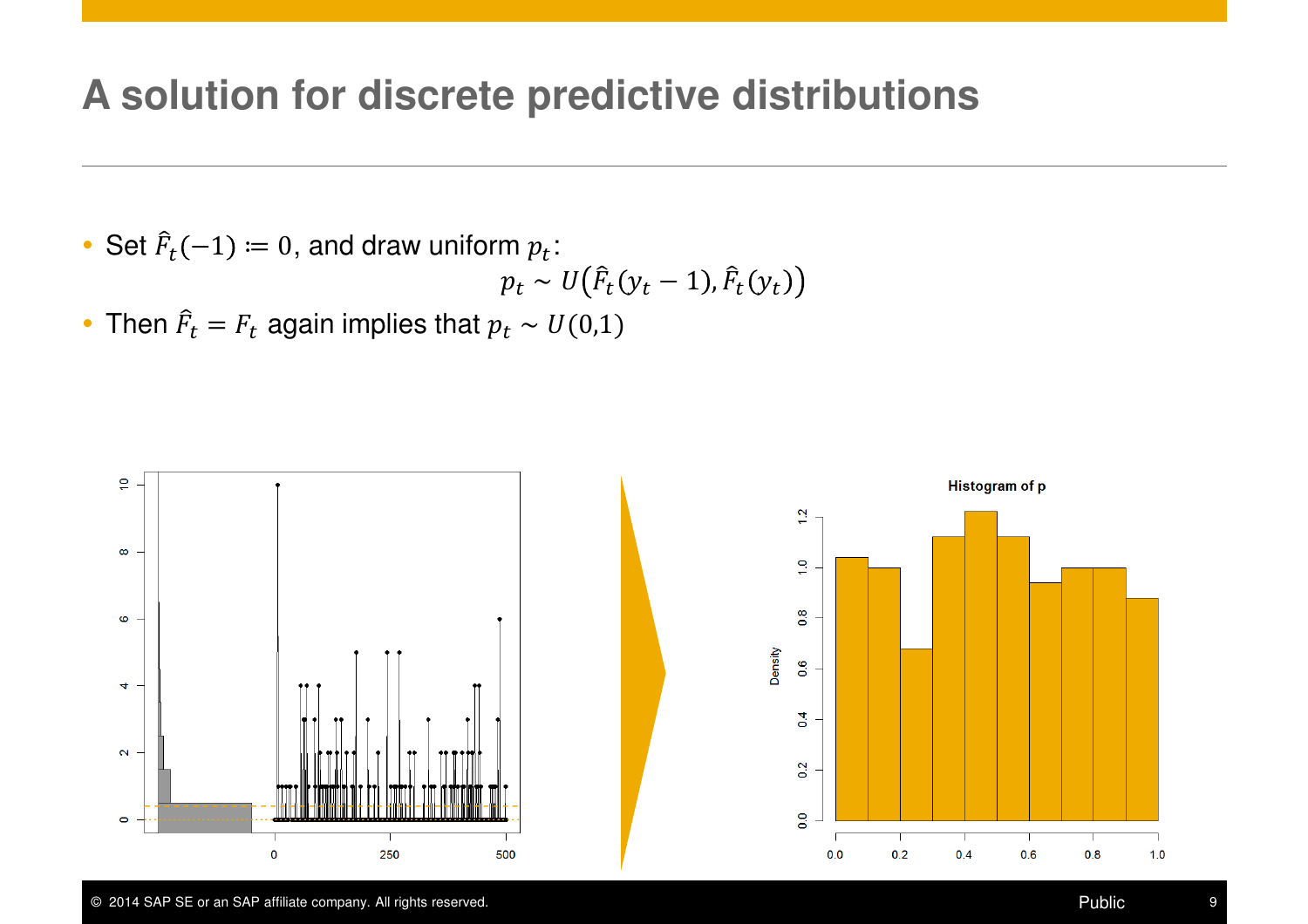### **Poisson vs. negative binomial**

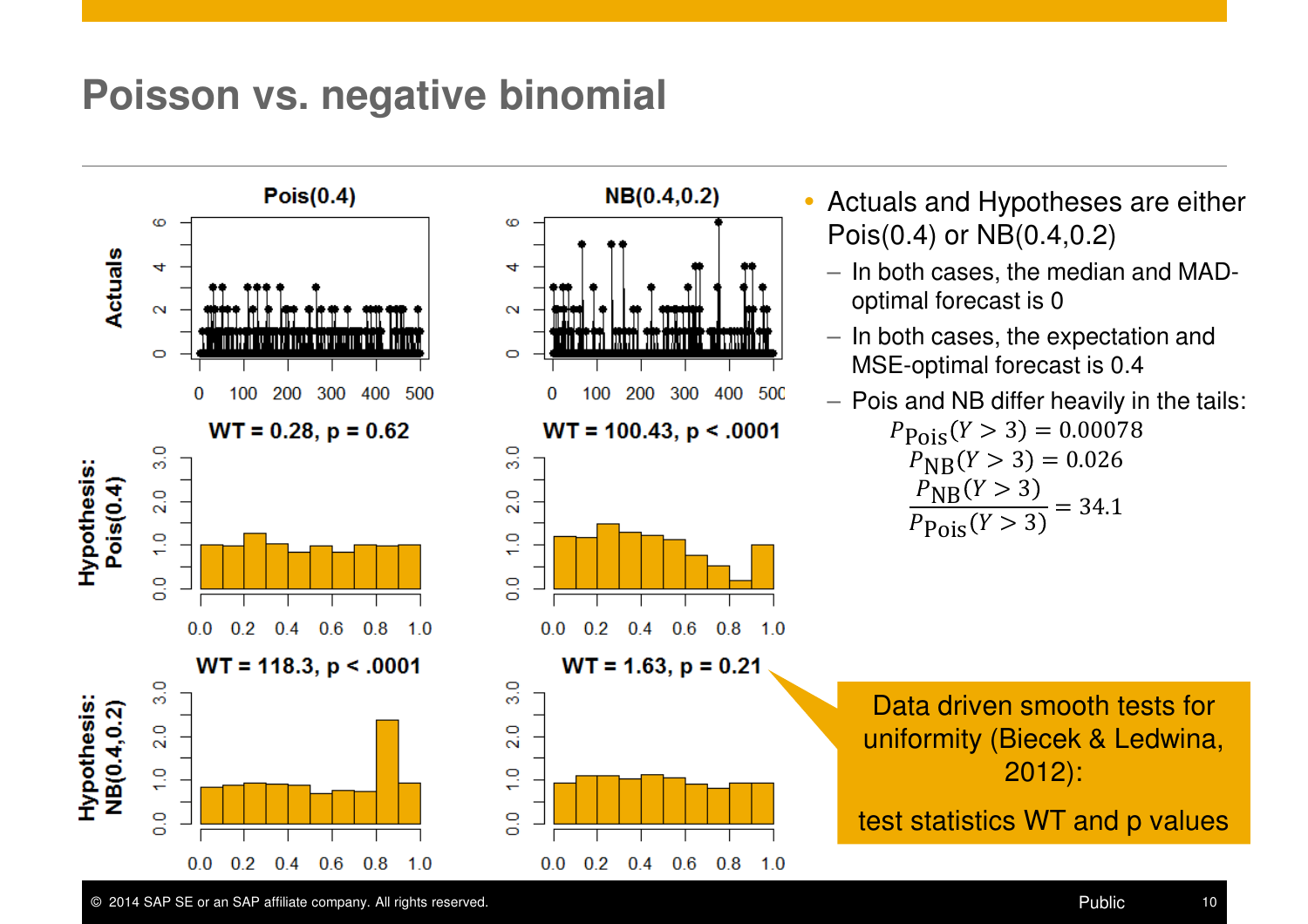### **How to apply this to multiple series?**

#### Two possible summaries:

- Simply "stack" all p values and test this big vector
- $-$  Test each series' p values, yielding a test statistic WT for each series  $-$  plot, summarize, compare these
- Two datasets with daily sales from European retailers
	- 1000 series each
	- Forecast horizon 100 days for each series
- Try multiple approaches here, look at three:
	- Empirical + Weekday
	- Poisson Regression
	- NegBin Regression
	- Regressions include day of week, price, trend and Christmas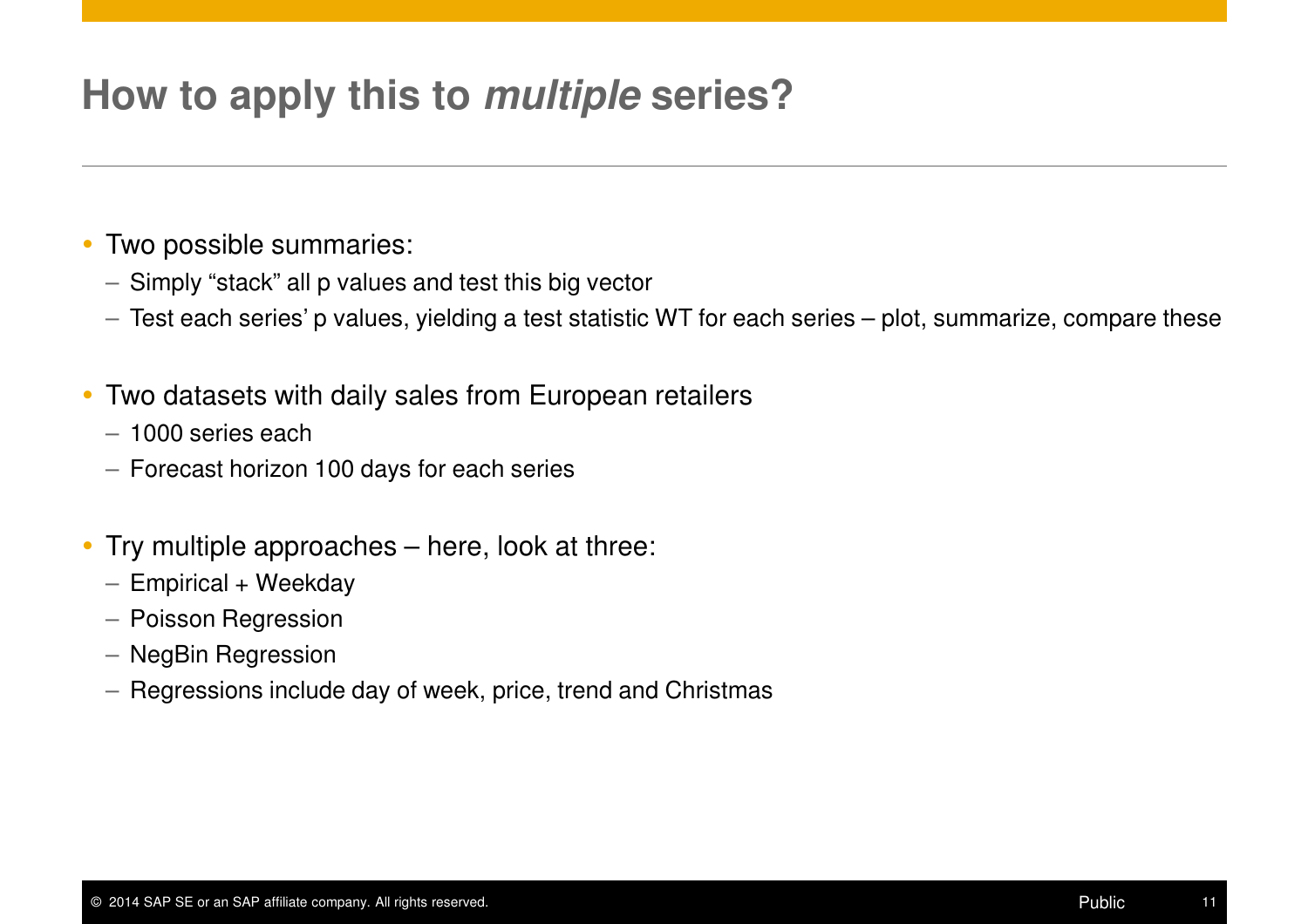### **Results**

**Retailer A**



#### **Retailer B Empirical + Weekdays Poisson Regression NegBin Regression**  $0.0$  $0.2$  $0.4$  $0.6$  $0.8$  $1.0 \t0.0$  $0.2$  $0.4$  $0.6$  $0.8$  $1.0 \t0.0$  $0.2$  $0.4$  $0.6$  $0.8$  $1.0$



- Poisson Regression obviously bad
- Empirical + Weekdays comparable to NegBin Regression $\bullet$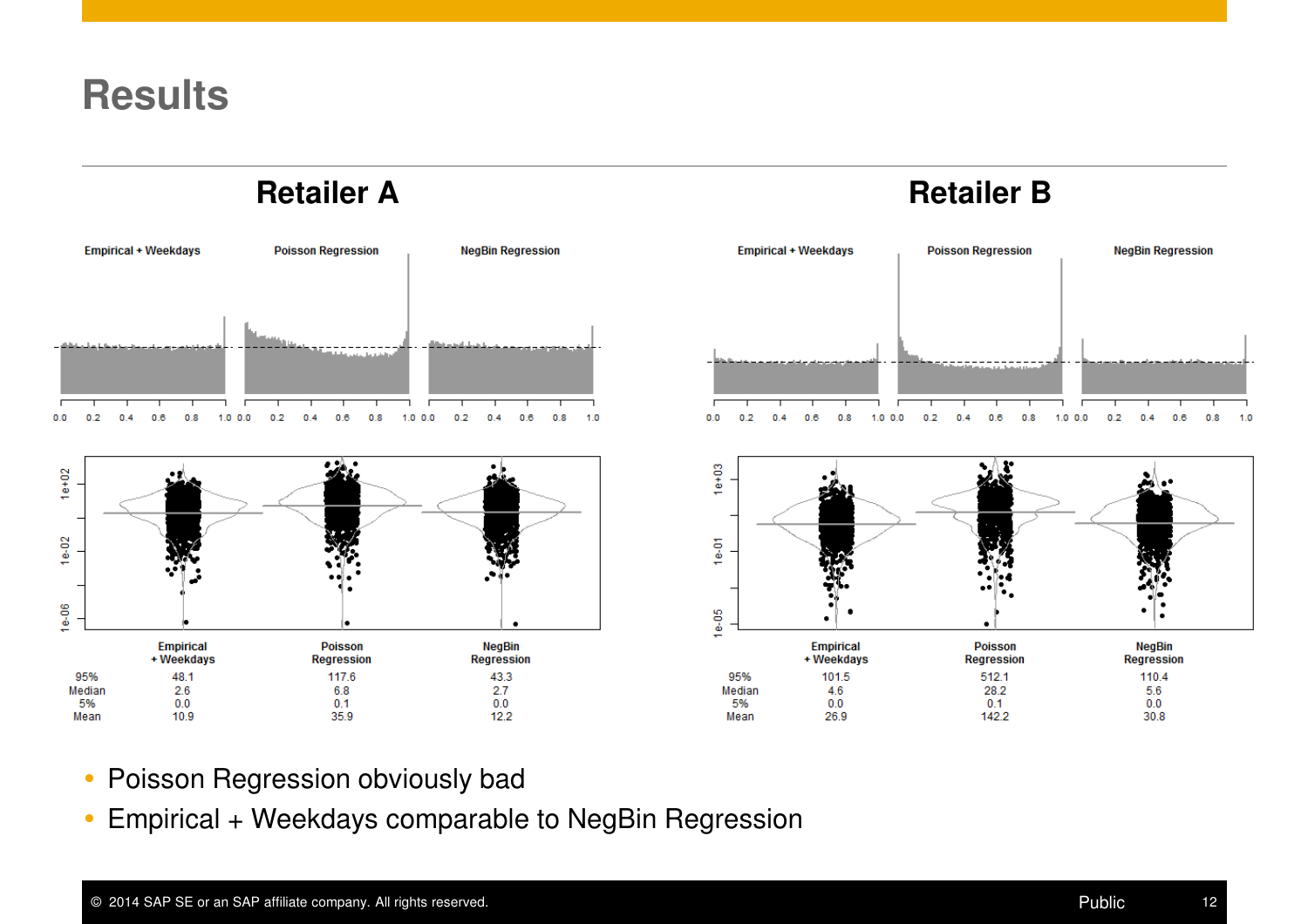### **Conclusion**

- Do not rely on the MAD et al. to find an unbiased forecast
	- If you do need to report MAD/wMAPE/MASE, also report bias
- $\bullet$  Better: use a measure that is minimized by the expected value but is still scaled, e.g., a "relative Root Mean Squared Error":

$$
rRMSE := \frac{\sqrt{\frac{1}{n}\sum_{t=1}^{n}(y_t - \hat{y}_t)^2}}{\frac{1}{n}\sum_{t=1}^{n}y_t}
$$

- Yet better: forecast and assess full predictive densities, as we did here
- **Finally: assess the consequences of your forecast** 
	- "Cost of Forecast Error"
	- "Forecast Value Added"
	- These will usually include both interval forecasts/predictive distributions *and* subsequent processes, like logistical optimization for replenishment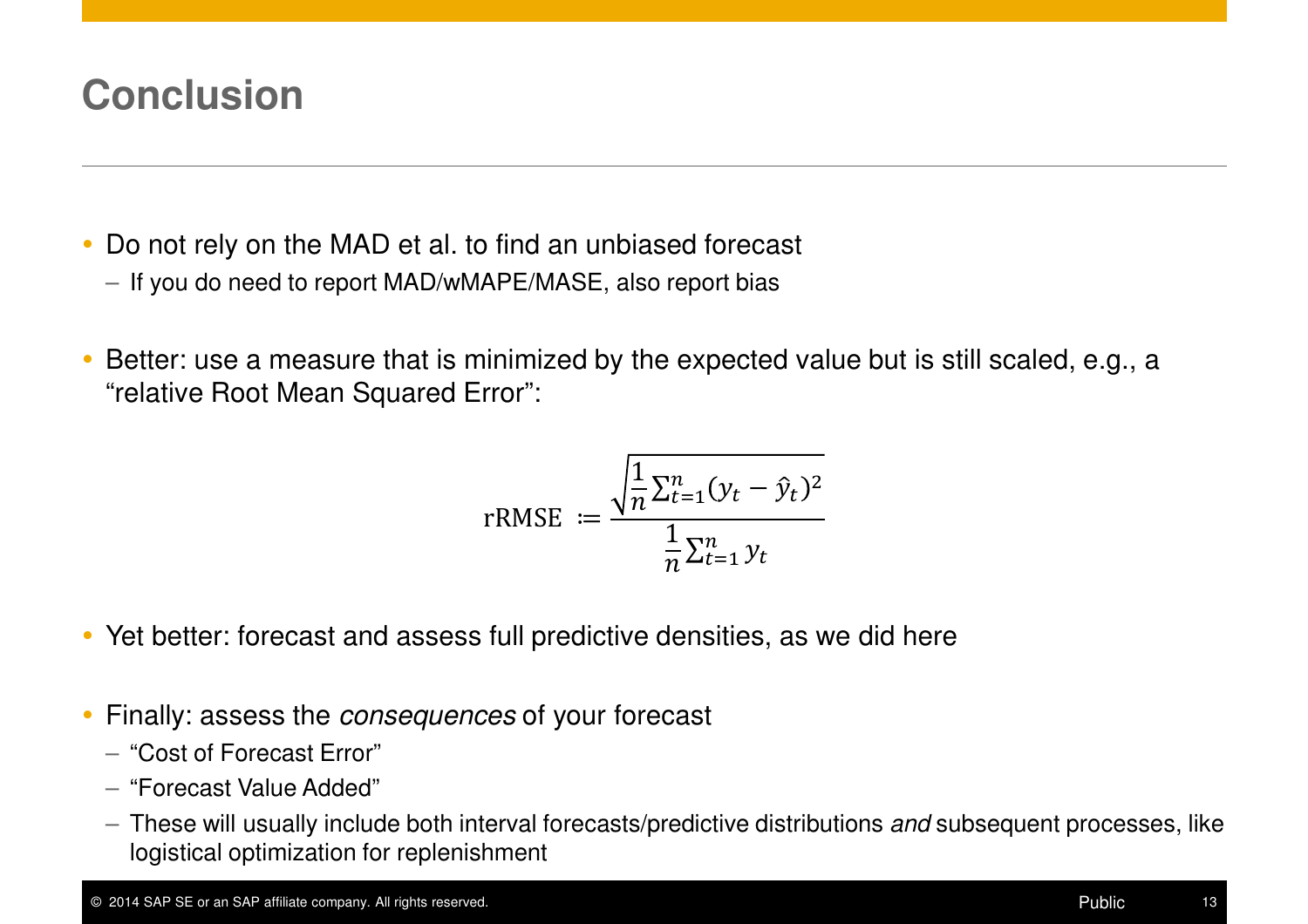### **References**

- Berkowitz, J. (2001). Testing Density Forecasts, With Applications to Risk Management. Journal of Business and Economic Statistics, 19, 465-474
- Biecek, P. & Ledwina, T. (2012). ddst: Data driven smooth test. R package version 1.03. http://CRAN.Rproject.org/package=ddst
- $\bullet$ Kolassa, S. & Schütz, W. (2007). Advantages of the MAD/Mean ratio over the MAPE. Foresight, 6, 40-43
- $\bullet$  Hanley, J. A.; Joseph, L.; Platt, R. W.; Chung, M. K. & Belisle, P. (2001). Visualizing the Median as the Minimum-Deviation Location. The American Statistician, 55, 150-152
- $\bullet$  Hyndman, R. J. & Koehler, A. B. (2006). Another look at measures of forecast accuracy. International Journal of Forecasting, 22, 679-688
- Ledwina, T. (1994). Data-Driven Version of Neyman's Smooth Test of Fit. Journal of the American Statistical Association, 89, 1000-1005
- $\bullet$  Morlidge, S. (2015). Measuring the Quality of Intermittent Demand Forecasts: It's Worse than We've Thought! Foresight, 37, 37-42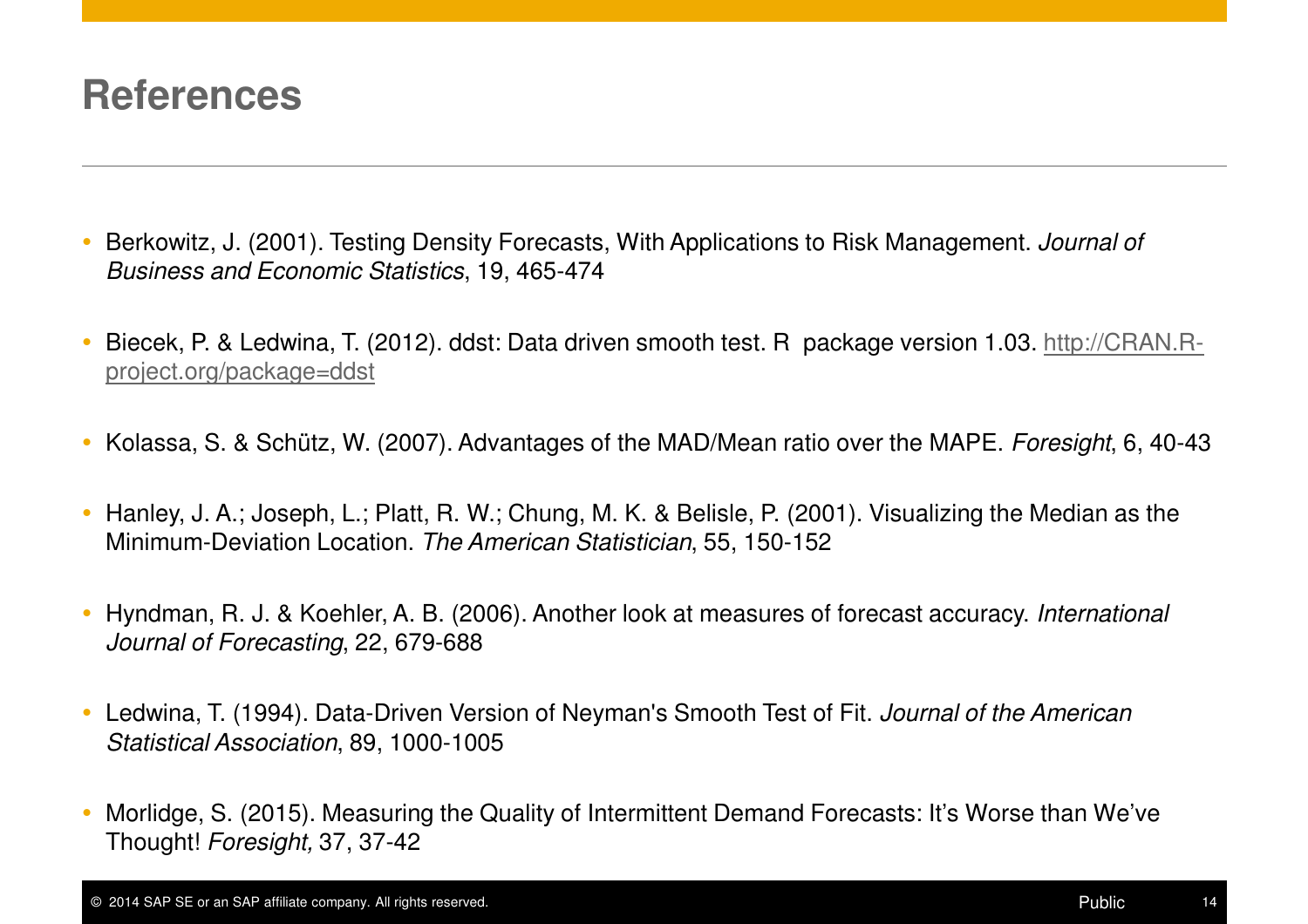

# **Thank you!**

Contact information:

Stephan Kolassa Stephan.Kolassa@sap.comResearch Expert Products & Innovation Suite Engineering Consumer IndustriesSAP Switzerland